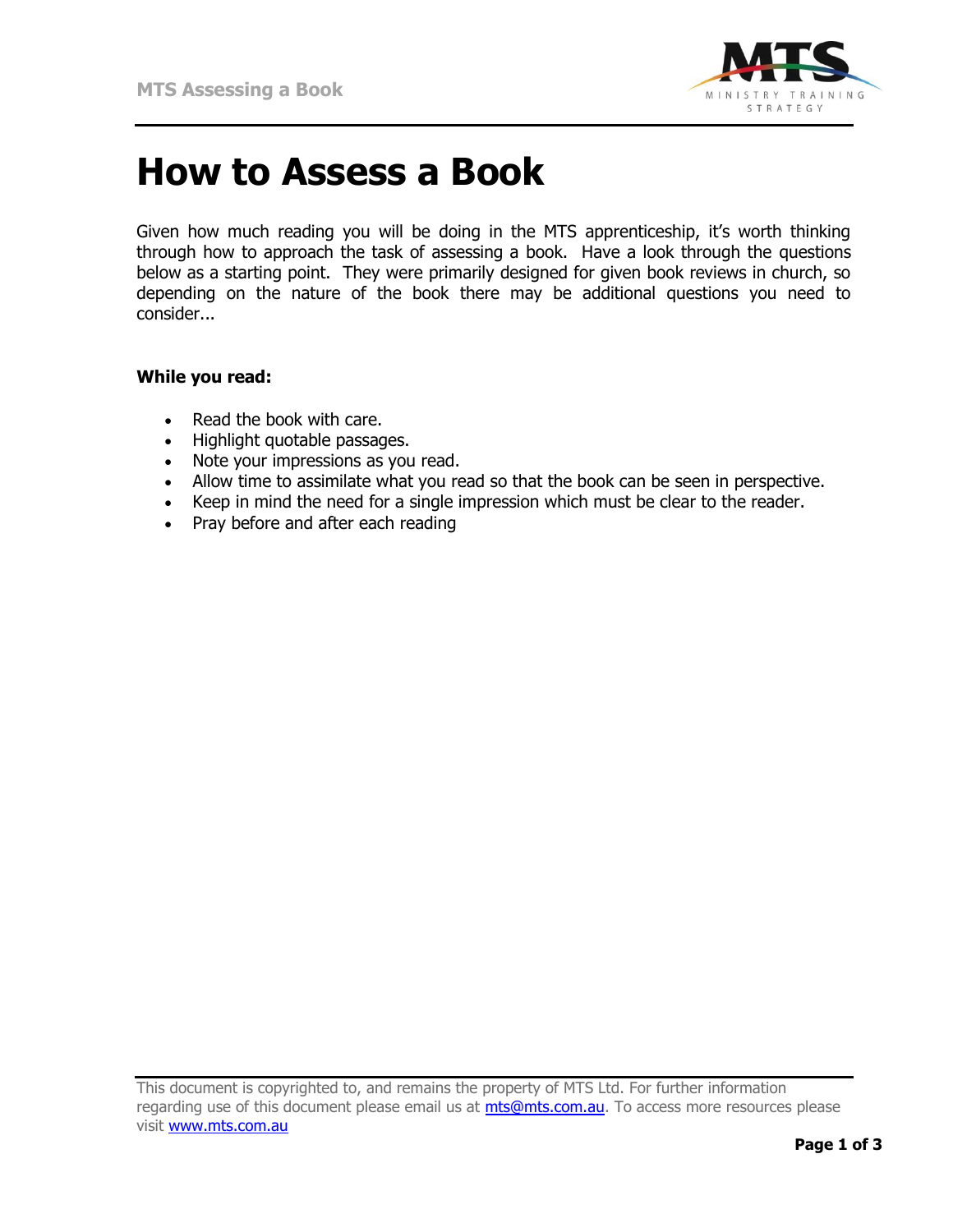

| <b>Book title</b>                                                                                                                                                                                             |  |
|---------------------------------------------------------------------------------------------------------------------------------------------------------------------------------------------------------------|--|
| Author                                                                                                                                                                                                        |  |
| Do we know<br>anything about the<br>author?                                                                                                                                                                   |  |
| Type of book                                                                                                                                                                                                  |  |
| General Subject<br>matter. What is<br>the overall<br>message book?                                                                                                                                            |  |
| What are the<br>authors' sources?<br>(ie does s/he<br>frequently refer to<br>scripture, or other<br>books, or their own<br>experiences, or<br>that of their<br>churches, or<br>theories of their<br>own, etc) |  |
| State the author's<br>purpose in writing<br>the book                                                                                                                                                          |  |
| Who is the intended<br>audience?                                                                                                                                                                              |  |
| How did the book<br>affect you? Did you<br>find it encouraging,<br>challenging, or helpful?<br>Why?                                                                                                           |  |
| Were any previous<br>ideas you had on the<br>subject changed,<br>abandoned, or<br>reinforced?                                                                                                                 |  |

This document is copyrighted to, and remains the property of MTS Ltd. For further information regarding use of this document please email us at *mts@mts.com.au*. To access more resources please visit www.mts.com.au